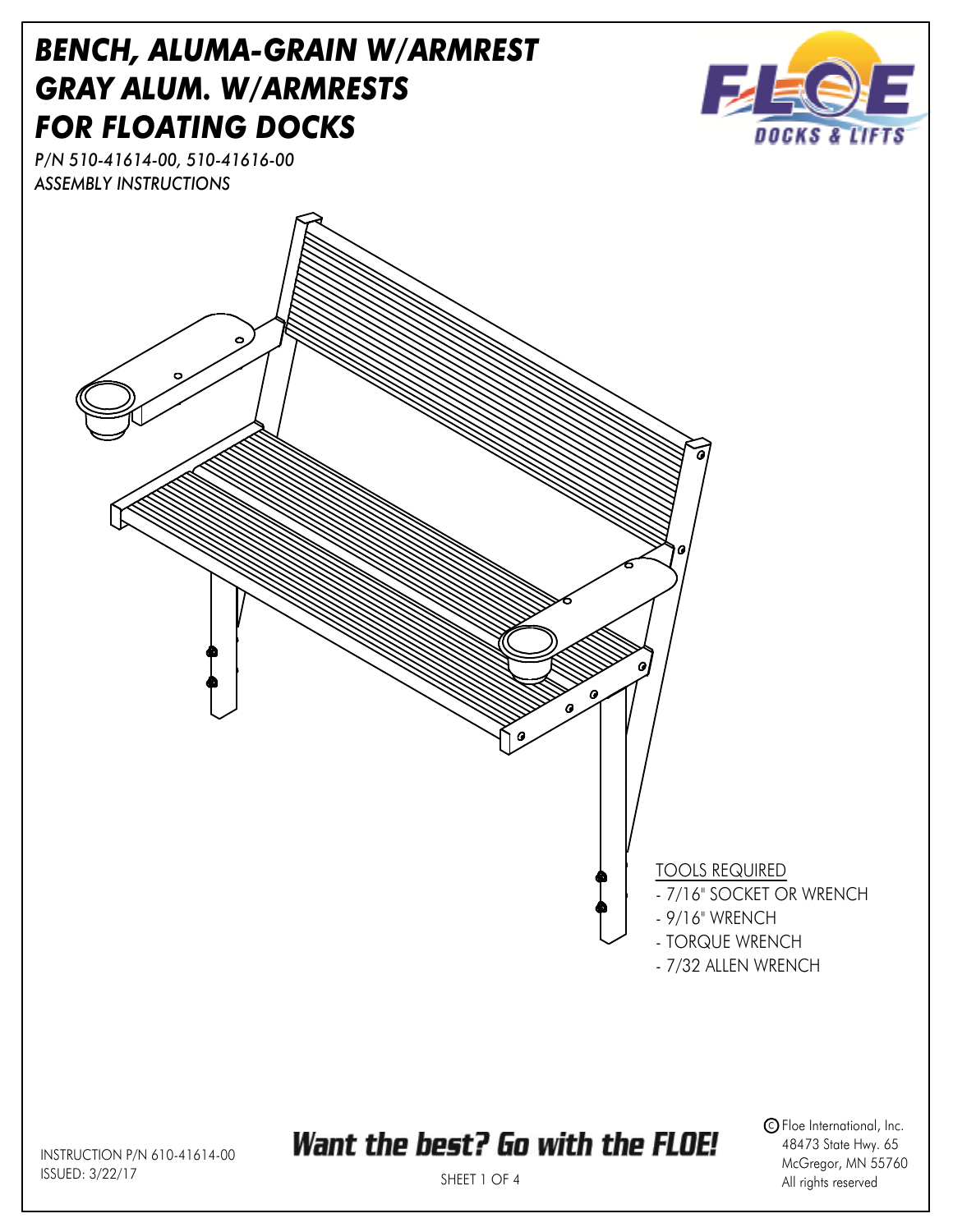## *BENCH, ALUMA-GRAIN W/ARMRESTS GRAY ALUM. W/ARMRESTS FOR FLOATING DOCKS*

P/N 510-41614-00, 510-41616-00

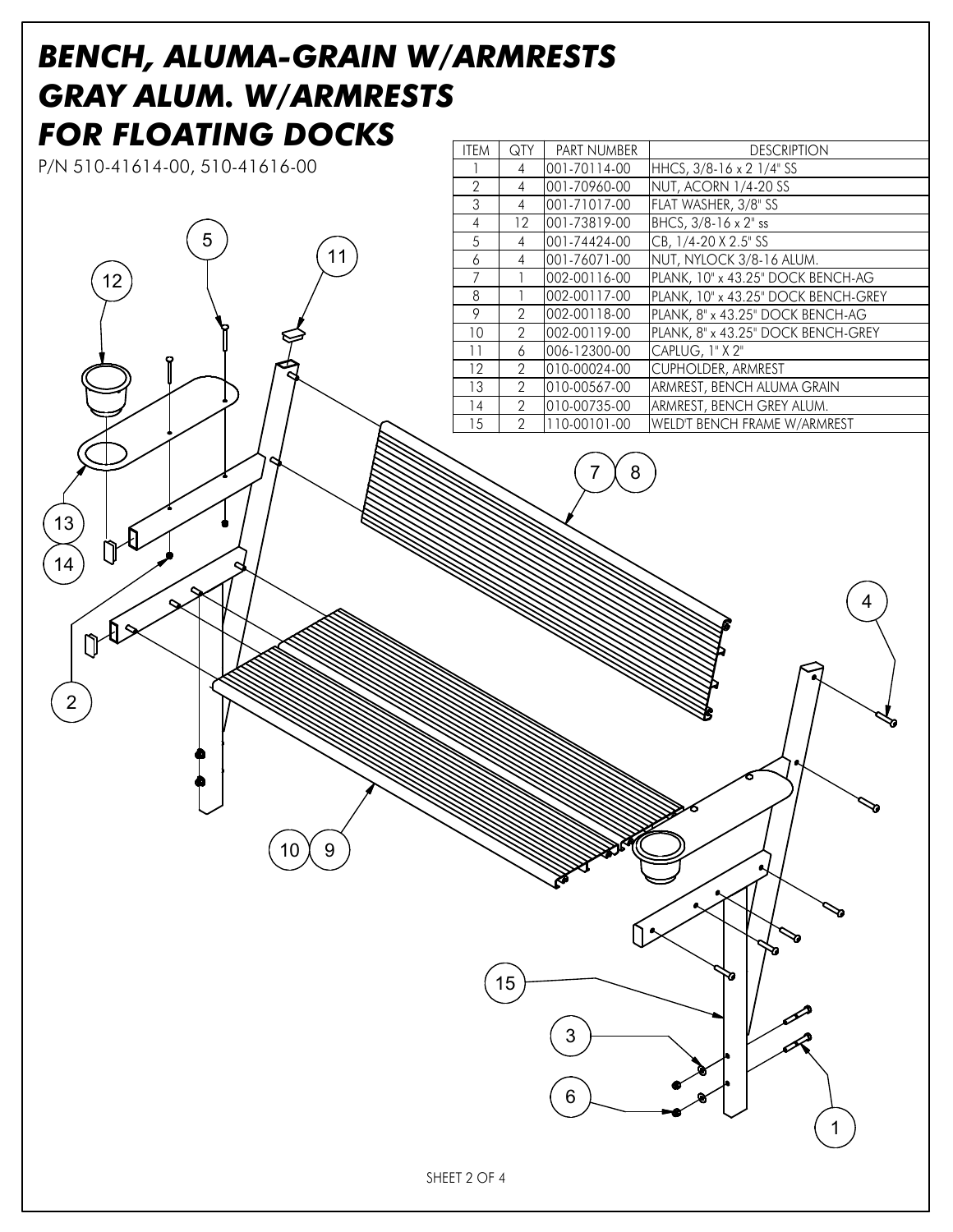## *STEP 1*

- FASTEN TOGETHER 10" PLANK TO BENCH FRAMES WITH (4) 2" BUTTON HEAD SCREWS FOR BACK REST.
- FASTEN TOGETHER BOTH 8" PLANKS TO BENCH FRAMES WITH (8) 2" BUTTON HEAD SCREWS FOR BENCH.
- TORQUE TO 10 FT/LBS. WARNING: DO NOT OVER TIGHTEN.



## *STEP 2*

- INSTALL (6) CAP PLUGS INTO THE ENDS OF THE 1 X 2" TUBES ON BENCH FRAMES WHERE ILLUSTRATED, DO NOT INSTALL ANY ON THE BOTTOM TUBE.